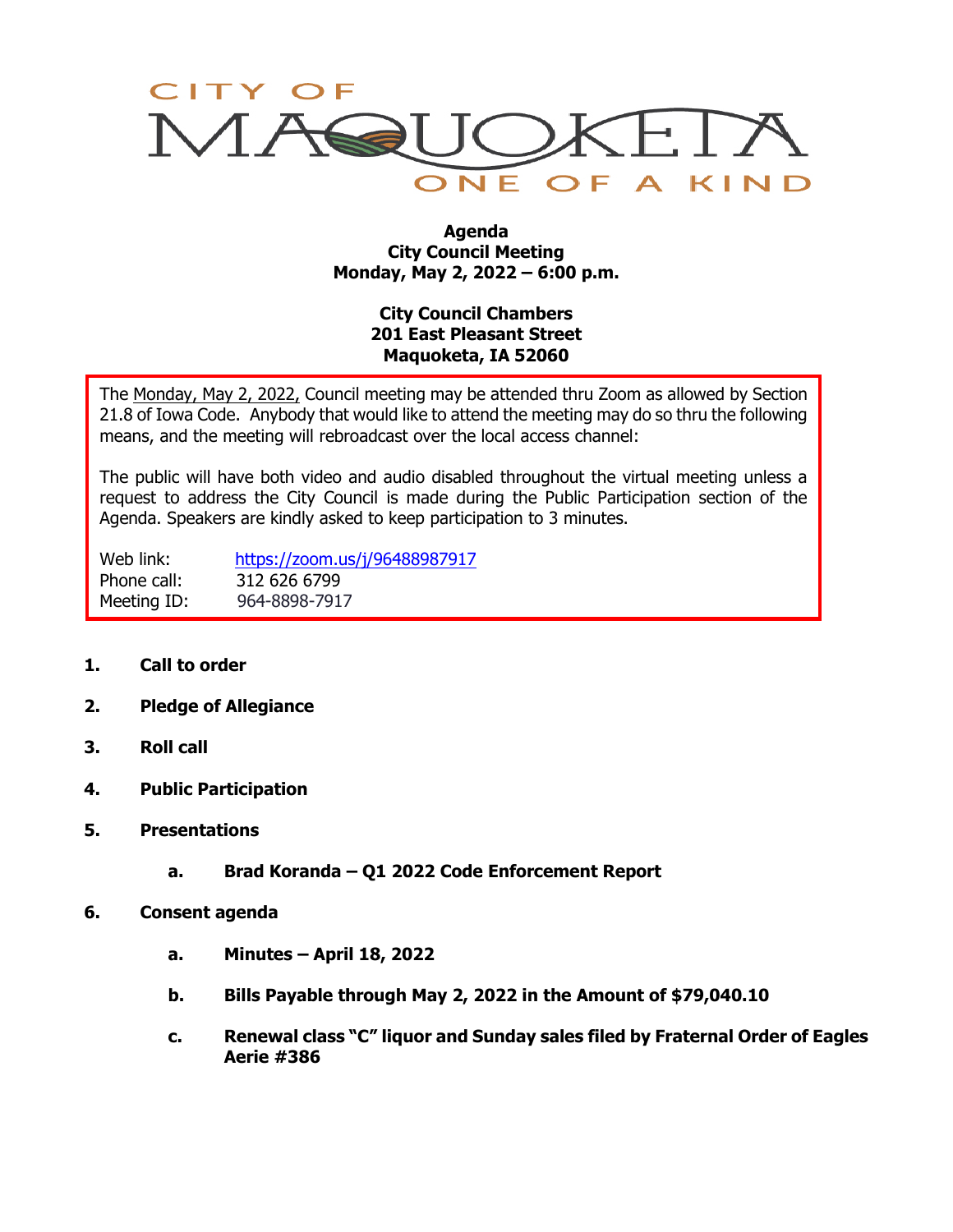- **d. Renewal class "E" liquor license and Sunday sales filed by HyVee Dollar Fresh**
- **e. Renewal class "B" liquor license filed by Centerstone Inn & Suites/Americinn & Suites**
- **f. Mayoral Proclamation - Month of May – Nurses Month**
- **7. Public Hearings**
	- **a. NONE**
- **8. Old business**

#### **a. Ordinance No. 1192 - Ordinance amending Title 3, Chapter 3B, Section 23, pertaining to parking on snow routes of the Code of Ordinances of the City of Maquoketa, Iowa – third reading**

City Manager Summary: This Ordinance action sets into City Code the distinction between a normal \$7.50 parking ticket and a \$50.00 Snow Route Parking Violation as approved by City Council on the April  $4<sup>th</sup>$  &  $18<sup>th</sup>$  meeting. This is required in the City's procedures and again will not take effect until October 2022 in the event a very unlikely snow emergency hits Maquoketa in late Spring.

Council support is recommended.

# **b. Ordinance No. 1193 - Ordinance amending Title 6, Chapter 4, Section 18, pertaining to water utility billing rates, of the Code of Ordinances of the City of Maquoketa, Iowa –third reading**

City Manager Summary: The next three action items are related and go into effect July 1, 2022 on a third reading. This Ordinance proposes adjustments of Water Utility Billing Rates for all usage classes in the following years:

| FY2022-2023 (Effective July 1)        | $+7.5%$ |
|---------------------------------------|---------|
| FY2023-2024 (Effective July 1)        | $+7.5%$ |
| FY2024-2025 & Subsequent Fiscal Years | $+3.0%$ |

Throughout the City of Maquoketa Budget Planning process, the City's finances featured many positive signs. This includes a strong General Fund, General Fund CIP, Road Use and Local Option Sales Tax trends, etc. However, despite the City's successes it was abundantly clear there were some issues to the long-term Capital planning success of the City.

Unfortunately, this Ordinance addresses those problems and is largely influenced by the rising cost of goods and services in the economy as well as a Water Fund Capital Reserve balance that flirted with dangerously low assets. Council action on March 21, 2022 allowed for the transfer of \$300,000 into the Water Fund out of the General Fund CIP.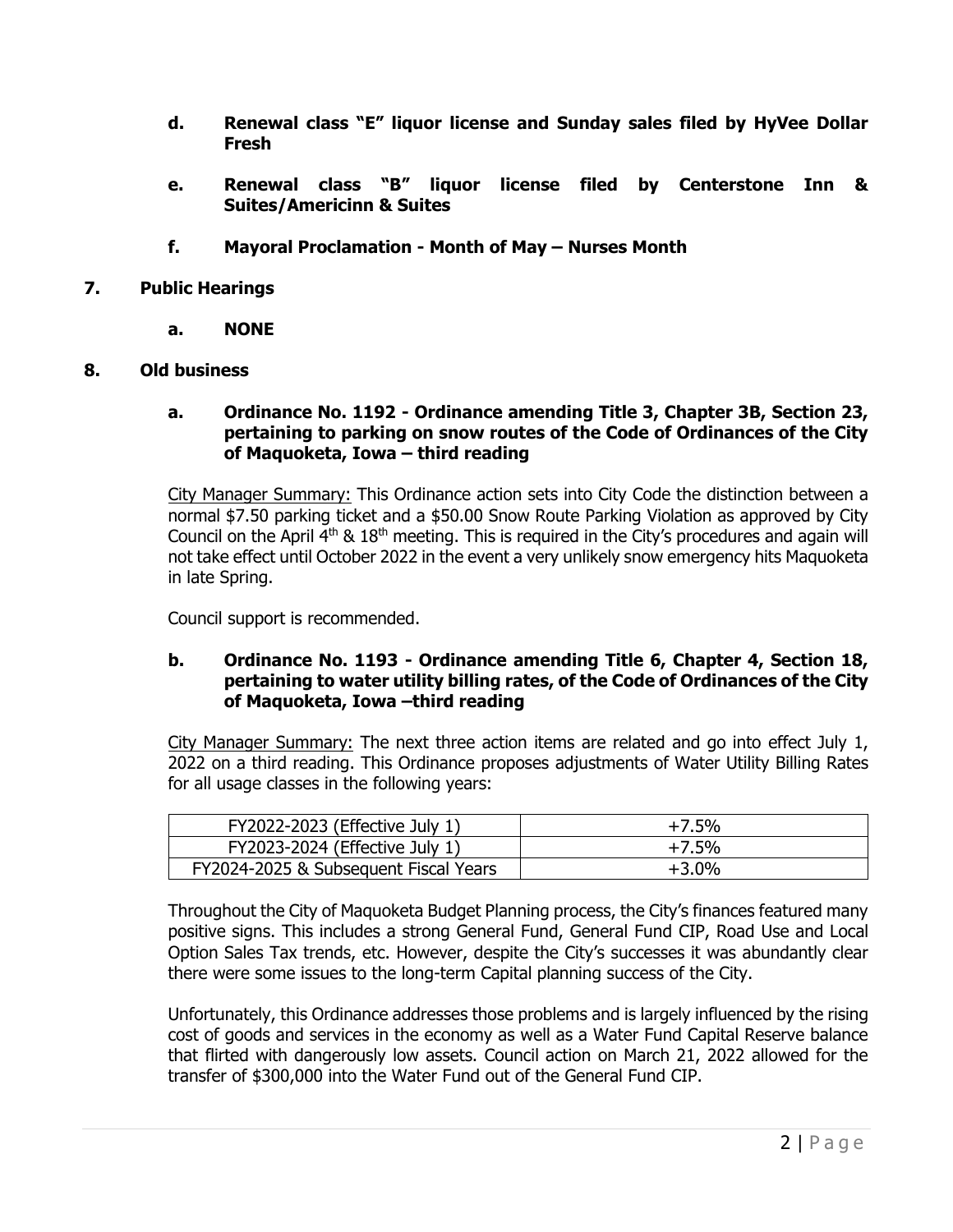This Ordinance was assumed into the Budget planning process and a requirement of the discussed budget assumptions before the Finance and Personnel Committee and the City Council.

Though this is a painful reality, the Ordinance proposal regarding Water rates and the next two items are a result of the data.

All usage classes will receive the increased adjustment including bulk usage classes in an effort to distribute impact on large businesses and not just on the City's residents and families. For example, users who receive more than 300 cubic feet of service are assessed an extra \$1.44 per 100 cubic feet of water used and users who use more than 100,300 cubic feet are assessed \$0.47 per 100 cubic feet of water. Most residents and families fall within 300 to 1000 cubic feet of water consumption per month.

It is important to understand that based on the City's current debt structure surrounding the City's utilities, the City's Bond Broker, Northland Securities, advised the City to increase rates by +20% (FY22-23) and +25% (FY23-24). This is factual and once a reality in the Budget planning process for the City. With the help of General Fund transfers as a result of increasing Local Option Sales Tax support and administrative cuts to budgets, the City was able to hold rate increases down to +7.5%. This is a best-case scenario and has been delivered to the City in combination with a property tax rate that has been held at 13.89 per \$1,000 assessed value.

Council support is recommended.

# **c. Ordinance No. 1194 - Ordinance amending Title 6, Chapter 22, Section 5, pertaining to storm water billing rates of the Code of Ordinances of the City of Maquoketa, Iowa – third reading**

City Manager Summary: This Ordinance is similar in that it applies to the rates for the operation and maintenance of the storm water management facilities by applying a monthly rate on each residential, commercial, and industrial user in the City. The same rate increase is proposed:

| FY2022-2023 (Effective July 1)        | $+7.5%$ |
|---------------------------------------|---------|
| FY2023-2024 (Effective July 1)        | $+7.5%$ |
| FY2024-2025 & Subsequent Fiscal Years | $+3.0%$ |

The Council's action to approve this Ordinance will help the City sustain debt and operational obligations to process the City's storm drainage and properly allow run off without damaging City or private property.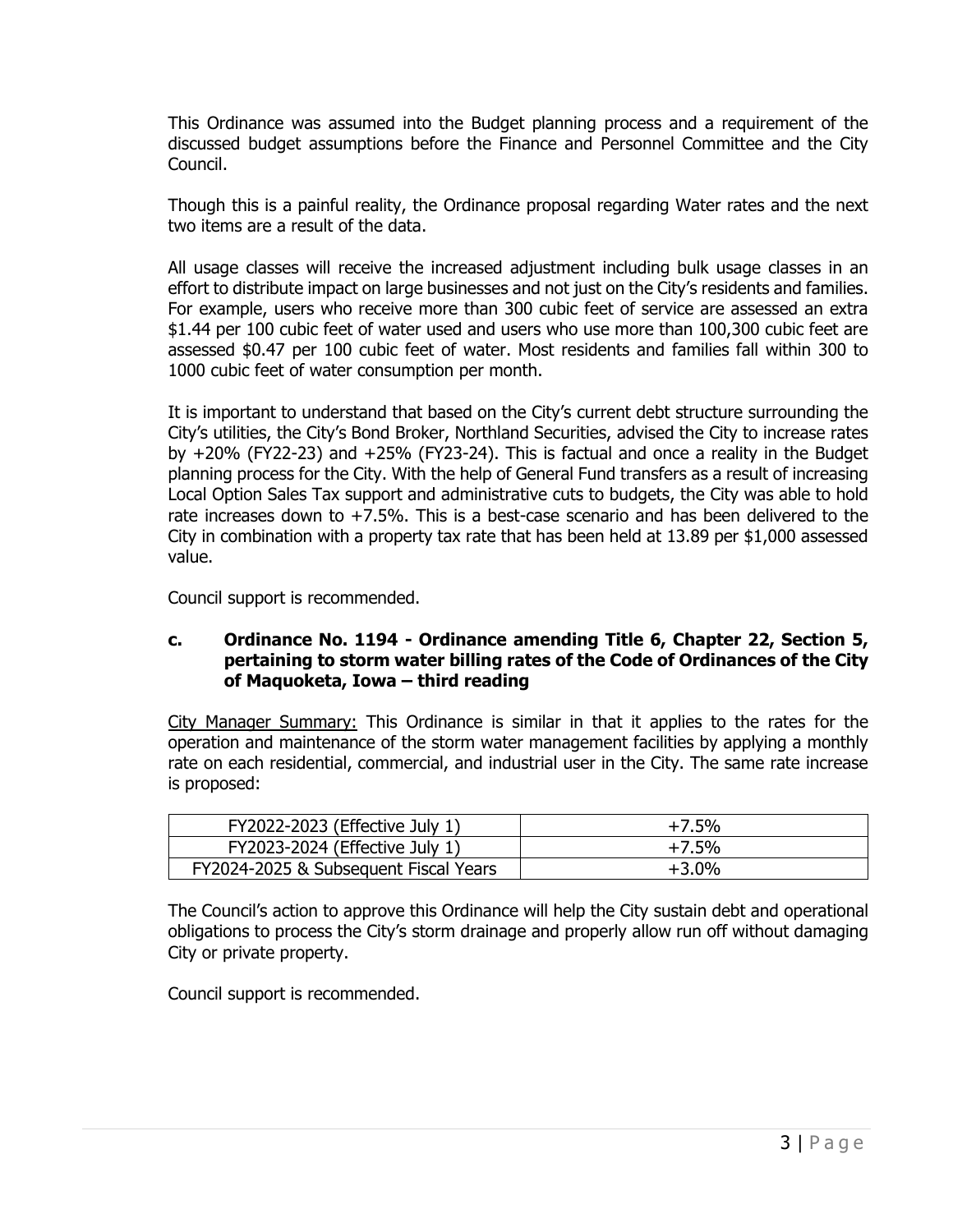# **d. Ordinance No. 1195 - Ordinance amending Title 6, Chapter 3, Section 4, pertaining to sewer utility billing rates, of the Code of Ordinances of the City of Maquoketa, Iowa – third reading**

City Manager Summary: Similar to the above Ordinance proposals, this action proposes the following increases on the below Fiscal Years:

| FY2022-2023 (Effective July 1)        | $+7.5%$ |
|---------------------------------------|---------|
| FY2023-2024 (Effective July 1)        | $+7.5%$ |
| FY2024-2025 & Subsequent Fiscal Years | $+3.0%$ |

The State of Iowa Department of Natural Resources (IDNR), as part of the larger Mississippi River watershed, has tightened environmental contaminant restrictions as a byproduct of the Wastewater cleaning process. These tight restrictions were discussed at City Council on May 18, 2020 with WHKS who serves as the engineering and design firm behind the Wastewater Treatment Plant project. In short, the City faces the following issues:

- The original construction of our current facility was completed in the 1950s. The structure is at or near 70 years old. Industry officials advise the useful structure life of Wastewater Treatment facility is around 50 years old. We've far extended the structure's capacity.
- The Wastewater Treatment facility underwent significant expansion and equipment upgrades in 1978, 1995, and 2001. The life expectancy of said upgrades was around 20 years, including the 1995 solids handling equipment upgrade. We are thus on pace and due for a full suite of equipment upgrades.
- Our existing equipment is certainly not capable of meeting IDNR's requirement of Wastewater byproduct reduction: Nitrogen (10 mg/L) & Phosphorus (1 mg/L). The deadline for compliance is December 2023.
- Financing debt of a new Wastewater Treatment Facility. The construction portion of the project was estimated on May 18, 2020 to be \$12,320,000. The financing of this project is assisted by an already awarded \$600,000 in CDBG funding for Wastewater Capital Projects and a significant State Revolving Fund loan in the amount of \$11,200,000 payable through a combination of sources including user rate increases.
- Most concerning to the 2021-2022 economy, construction costs have significantly increased due to material and labor shortages across the economy. \$11,200,000 will almost certainly not be the cost. Though shocking, a \$15,000,000 re-estimate might be expected when a final project cost estimation is delivered in the Summer of 2022.

For these reasons, Staff had to carefully plan to address the Community's need for a new facility while presenting a responsible solution for financing and budget management. A new facility comes with several amenities including less material and service costs for keeping an old facility running and increasing the City's capacity to process more water and waste if the community were to acquire additional industrial users or increase in population. Environmentally speaking, little to no contaminants will go into the Maquoketa River which will improve the river ecosystem.

This Ordinance allows for a rate increase that will substantially help drive the financing behind the new facility we've described.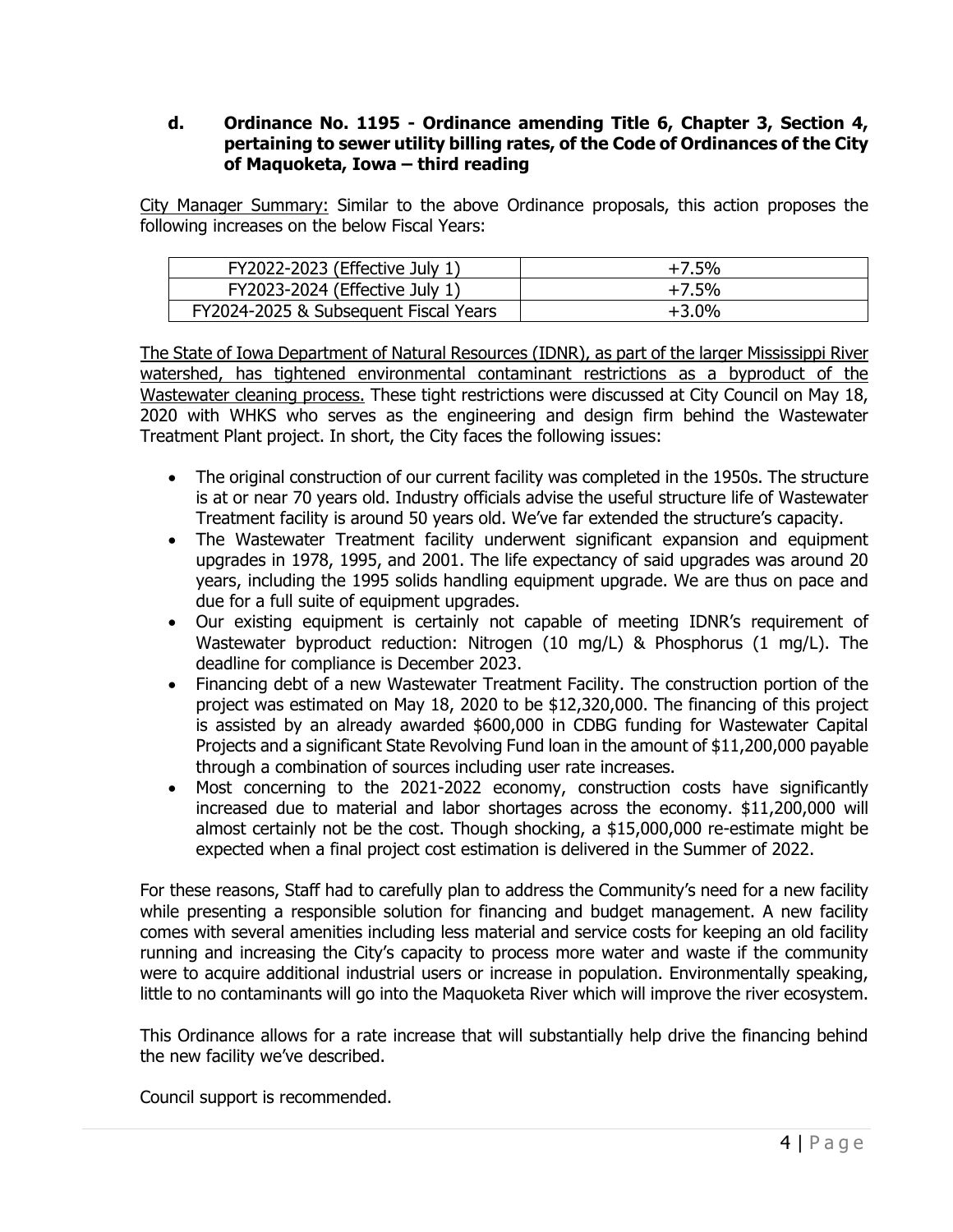### **e. Ordinance No. 1196 - Ordinance amending Title 3, Chapter 3b, Section 16 pertaining to designated snow route of the code of ordinances of the City of Maquoketa, Iowa – second reading**

City Manager Summary: This Ordinance action alters the City's Code to accurately reflect the Snow Routes in the City of Maquoketa. Staff found the current Code map to be outdated. The Ordinance identifies all streets the City treats as a snow route and will allow for any enforcement action to be taken by Police or Public Works to be valid in the view of the City Code.

City Staff has further discussed how to best serve the Central Business District. The outcome of these discussions was to treat the Central Business District with first priority outside of regular business hours to not impede business. Additionally, the police have informally discussed not abusing parking violators if designated snow routes have already been cleared and an emergency is still in effect. This is a concern of the spirit of the ordinance vs. the letter, meaning what is intended compared to what is technical. Staff will treat vehicles with discretion and our City staff will remember we are here to serve the businesses, citizens, and visitors.

Council support is recommended.

### **9. New Business**

# **a. Resolution setting May 16, 2022 as public hearing date regarding FY 21-22 Budget Amendment**

City Manager Summary: This is a routine budget amendment notification of public hearing for the City of Maquoketa. Upon conclusion of passing a City budget for FY2022-2023, the State of Iowa does a follow up request for setting a budget amendment on the current fiscal year FY2021-2022. This allows the State and City to more narrowly estimate the year-end financial data for FY2021- 2022. City Staff is happy to report there is little to no financial alteration based on our budget estimates at the Regular City Council meeting on March 21, 2022.

Council support is recommended.

# **b. Resolution accepting bid in the amount of \$20,000 submitted by Casel Construction for the Maquoketa Water Reservoir Outer Wall Repair**

City Manager Summary: Pursuant to the City's local bidding requirements, City Staff sought competitive bids to repair portions of the concrete wall that protect the City's main holding water tank. Three contractors have been contacted and Casey Casel has submitted a qualified and competitive bid for \$20,000 to complete the required work. This is the only bid the City received on this particular project.

The funding is source is based from the Water Department's Building Maintenance Line (\$10,000) and CIP (\$10,000).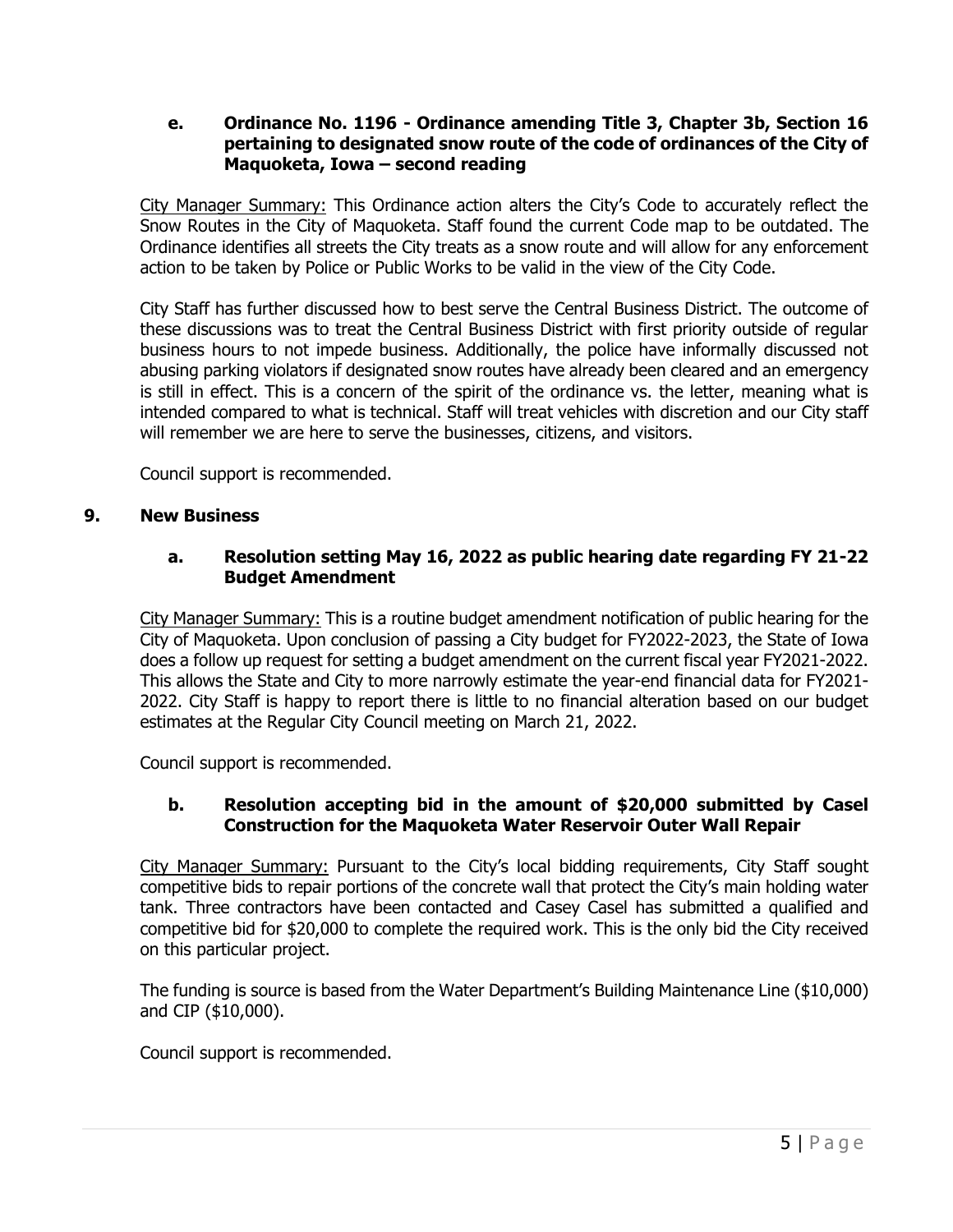# **c. Resolution accepting bid in the amount of \$12,000 submitted by Casel Construction for the Maquoketa Skate Park ADA Ramp**

City Manager Summary: This action requests Council authorization to accept a bid from Casel Construction in the amount of \$12,000 for the Maquoketa Skate Park ADA Ramp. Similar to the above action item, competitive bids were sought. Casey Casel's bid for the project amounted to \$12,000. Tricon Construction also submitted a bid for \$16,000.

This work comes recommended by the Parks Committee and is paid out of the Parks CIP.

Council support is recommended.

# **d. Resolution approving fees and charges for City equipment and services – water meters**

City Manager Summary: This action revises the City's fee structure when replacing or installing a new 5/8-inch water meter. The cost to the City as presently written into the fee structure is \$110. Actual costs are now \$170 and likely more in the future. The action seeks to adjust the fee to "City Cost". This prevents the Council from having to revisit an alteration in the future and accurately passes cost at actual rate to a home builder when new metering equipment is needed to complete the home.

Council support is recommended.

### **e. Discussion and possible motion regarding quote in the amount of \$8,294.00 submitted by Iowa Wall Sawing for the Platt Street Project**

City Manager Summary: This agenda item is the result of City Staff communicating change order items with the City Council regarding the Platt Street Project. What is being requested is a specialized concrete sawing of the sidewalk from the brick facades lining 100 & 200 E Platt Street. This problem was not identified in the plans and the brick wall structure sits on the sidewalk. According to Origin Design, the North & South Main Street project had the same surprise. See below as an example photo:



This particular request came to City Staff on April 8<sup>th</sup> via IDOT, Origin Design, and Tschiggfrie Excavating. All parties are in agreement this is the most practical solution to continue work. On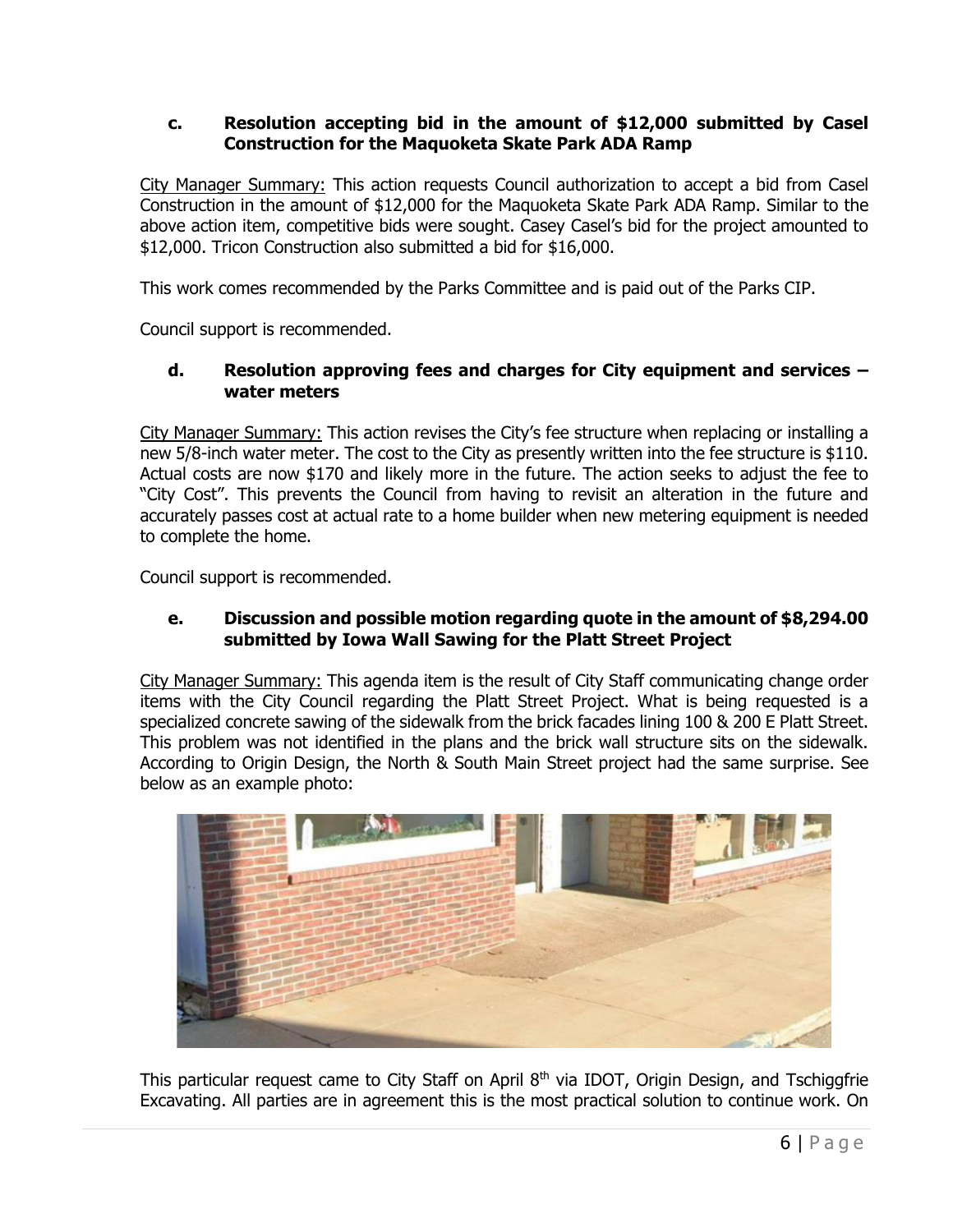Monday, April 18, Tschiggfrie Excavating was able to locate a subcontractor willing to do the work.

Iowa Wall Sawing Service has offered to perform the requested work for \$8,294 and this will come through the City Council at a later date on a future change order. For now, Staff requests City Council motion and support the request.

Council support is recommended.

# **f. Resolution approving ALLIANCE 1.9% cost increase for FY22-23**

City Manager Summary: The City of Maquoketa and Alliance Water and Wastewater operations annually set a mutually agreed upon cost increase/decrease for the following fiscal year. This action item proposes the City Council review and approve the Alliance Water and Wastewater contract for FY2022-2023 at an increase of 1.9%. Under normal circumstances, this action item goes before the Council in December or January. The amount presented is well below common 8%+ (year over year) inflationary measurements over the last several months.

Council support is recommended.

# **g. Resolution authorizing the purchase of SEWER CAMS from Macqueen Equipment in the amount of \$91,590**

City Manager Summary: As further stated in the Council packet, the Water-Wastewater Department has a non-functioning Sewer Main Camera System that was purchased in the early 2000s. No support or replacement parts are available. The City planned this capital cost in the General Fund CIP and accumulated a dedicated fund balance to this purchase to the tune of \$97,000. It is now time to execute this planned expenditure and this request seeks Council authorization.

Three quotes were sought from the State's bidding platform who specialize in this equipment offering. The State's bidding system satisfies the City's Purchasing Policy requirements. The three quotes are:

| Proposal             |              | Cost   |  |
|----------------------|--------------|--------|--|
| Macqueen-Envirosight | $\mathsf{S}$ | 91,590 |  |
| Aries                |              | 83,152 |  |
| Mid-Iowa             |              | 94.258 |  |

Given the importance of this equipment, Alliance Staff was able to demo each offer. Macqueen's product was superior in its performance and single person operation. Both other systems would otherwise require a two-person operation. The low bid provided by Aries is without other requested capabilities according to Jeff Bodenhoffer and thus doesn't reflect an accurate picture of what's needed by our staff.